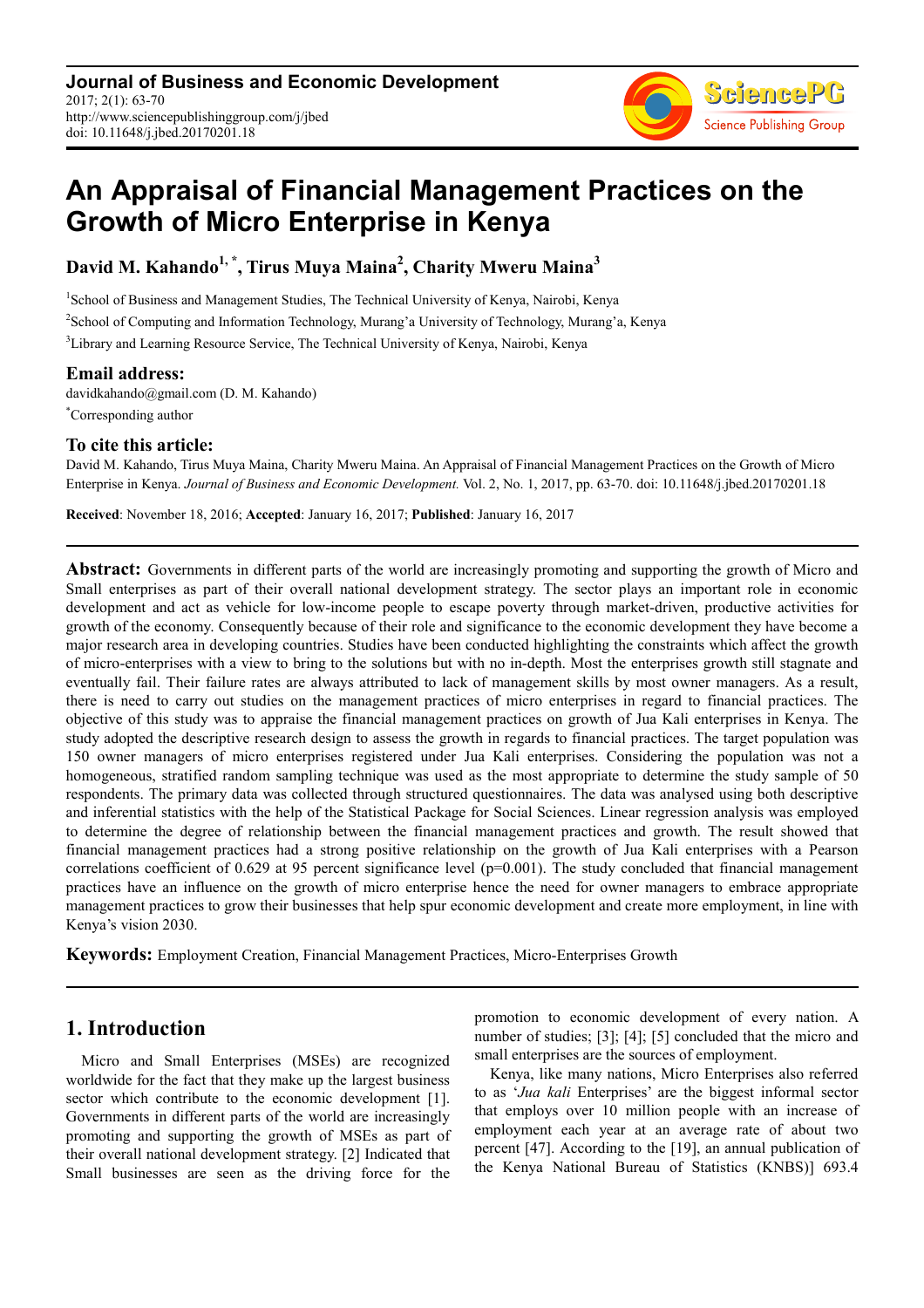thousand new jobs were created in 2014 at an average rate of about seven percent. This is a clear indication that the sector plays an important role in economic development as highlighted by Sessional paper number 2 of 2005 on development of MSEs for wealth and employment creation for poverty reduction [48]. [20] Observed that Micro enterprises make a major contribution to aggregate employment, production, and national income in Kenya, beside some constraints, hinder their participation in the global markets. Micro enterprises are also an important vehicle for low-income people to escape poverty through market-driven and productive activities.

Therefore, an understanding of the dynamics of MSEs is necessary not only for the development of support programmes for MSEs, but also for growth of the economy as a whole [7]. The sector contributes to the national objective of creating employment opportunities, training entrepreneurs, generating income and providing a source of livelihood for the low income in the country accounting for 12-14 percent of GDP [11]. As a result Micro enterprises are the seedbed for innovation and tested management practices which are useful in enterprises.

Generally, Enterprises are categorized into three categories: micro, small and medium enterprises or businesses. The micro enterprises are the smallest among the three categories. However, the definition of a business varies from country to country in regard to sources statistics. Some of the commonly used criterions are the number of employees, total net assets, sales and investment level [8]. However, the most common definitional basis used is employment, while considering the upper and lower size limit

The Kenya National and Small Enterprise Baseline Survey of 1999 define Micro and Small Enterprises as all Enterprises employing between 1 and 50 employees. The Sessional paper number two of 2005 on development of MSEs for wealth and employment creation for poverty has adopted the definition. In practice, most Micro Enterprises known as *Jua Kali* enterprises employ less than ten employees. According to [11], the majority of the enterprises, employ less than five. The name *Jua Kali* is a *Kiswahili* word derived from two Kiswahili words '*Jua'* meaning sun and *'kali'* meaning hot which is synonymous with micro enterprise [9].

For the purpose of this study, *Jua Kali* enterprise is defined as a micro enterprise that employ between one to ten employees. Both terminologies will be used interchangeably. *Jua Kali* enterprises do not include newspaper venders, vegetable sellers and those running shops or kiosks. Smallscale enterprises are defined as enterprises that employ from 11 to 50 employees, while medium/large enterprises employ 51 and above. According to National and Small Enterprise Baseline Survey (1999), micro enterprises operate with little capital compared to their counter parts in Small and medium Enterprises who have major level of productivity. The study measured growth of enterprises in terms of changes in number of employees [12] and sales and investment level [8].

In Kenya, according to [19], over 625,000 people join the

labour market annually most of who remain unemployed or end up in informal sector. Amongst these people, the micro and small enterprises absorb approximately 83 percent. However, despite the importance in employment creation, this informal sector experience growth challenges. It is estimated that Three out of five enterprises fail within the first few years of operations. The challenges are attributed to poor management practices especially in planning, inappropriate financial practices and control which are main causes of failure [14]. A simple management mistake is likely to lead to death of the enterprise [15]. Although MSEs are making positive contributions to economic growth and development in Kenya the rate of failure is higher. This creates a gap that needs to be filled if MSEs are to remain key pillars to economic development as envisaged in the vision 2030.

While the government has put good policies in place, it is imperative to note that most entrepreneurs do not take the challenges of good management practices which result into producing goods of high quality, hence their goods are rejected in preference for imported goods presumed to be of high quality [16]. Considering that finance is the most important ingredient for the survival of any enterprise [23], the major concern of this study was to assessment the management practices in regards to finance which tracks how well the enterprise runs financially.

#### *1.1. Statement of the Problem*

Kenya, like most third world countries, MSEs plays an important role in economic development. The sector acts as important vehicle for low-income people to escape poverty through market-driven, productive activities for growth of the economy. Various studies have been conducted highlighting on the constraints which affect the growth of Micro and Small Enterprises but with no in-depth [17]. Further studies on growth of MSEs have even been conducted with a view to find the solutions, but still stagnate and sooner or later fail [18]. In Kenya studies on financial management practices in regard to growth of MSEs are scanty. It is against this background, the researcher conducted a further research to assess the financial management practices on the growth of *Jua Kali* enterprises (micro enterprises) in Kenya.

#### *1.2. Objective of the Study*

The objective of the study was to assess the financial management practices on the growth of *Jua Kali* enterprises in Kenya.

#### *1.3. Conceptual Framework*

A conceptual framework is a research tool intended to assist a researcher to develop awareness and understanding of the situation under scrutiny and to communicate the same [41]. The research conceptual framework was based on the main objective; an assessment of Financial Management Practices on the Growth of Micro Enterprise in Kenya where, financial practice tracts how well the organization is doing on finance [23].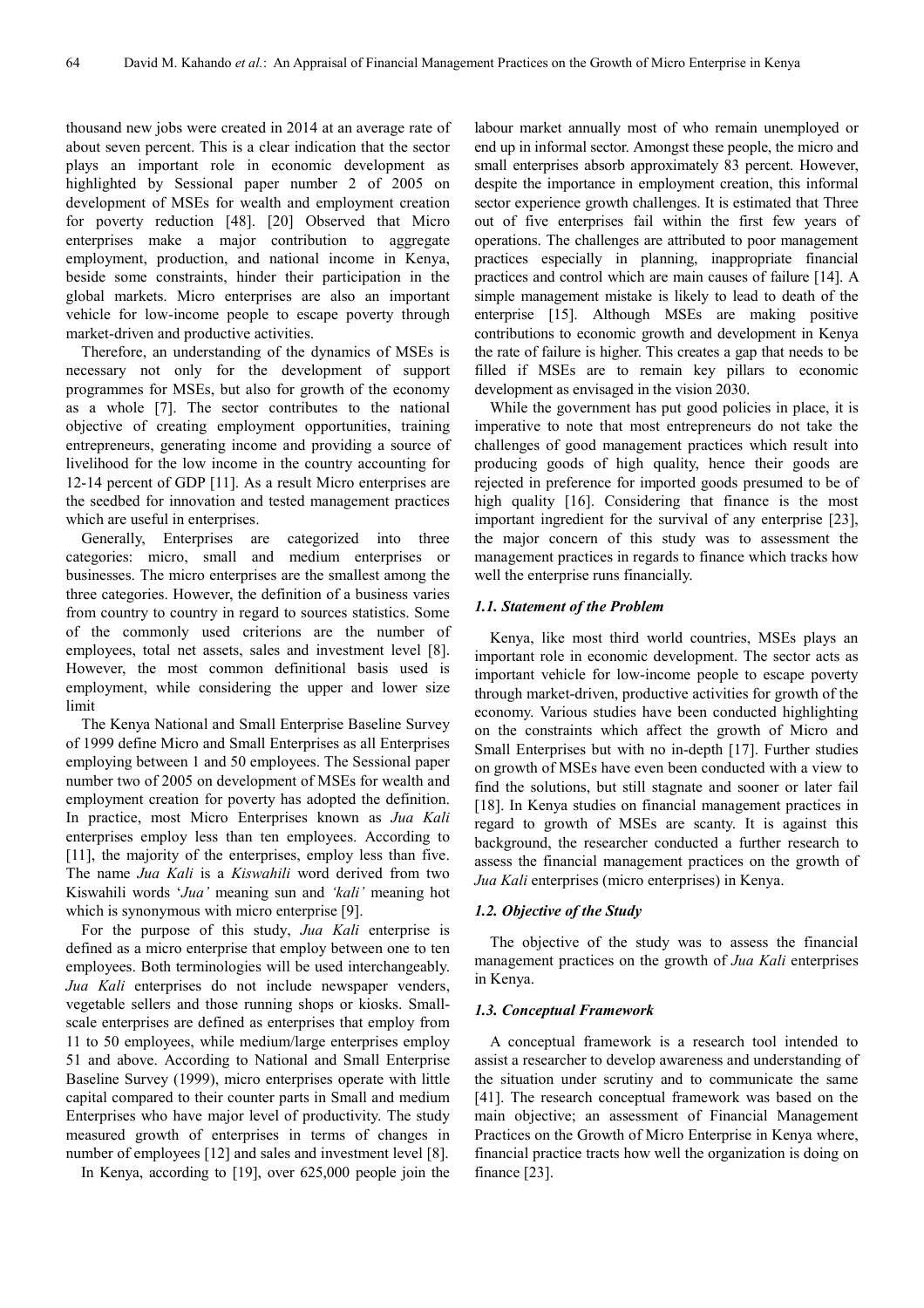

Independent variable

Dependent variable

Source: the researcher's conceptualization *Figure 1. Conceptual framework.* 

The study conceptualized that the growth of the enterprise depends on the owner-manager's effectiveness and efficiency in managing the enterprise while focusing on good financial management practices. Consequently, the enterprises would create more employment, increase capital, and increase sales. The conceptual framework showed that there was great relationship between the dependent (enterprise growth) and independent (financial management practices) variables as shown in figure 1.

# **2. Literature Review**

#### *2.1. The Micro and Small Enterprise Growth in Kenya*

The MSEs play an important role in the Kenyan Economy. According to [19], the informal sector which constituted 82.7 per cent of the total employment, created 693.4 thousand new jobs in 2014 despite the challenges that threaten their survival and the growth. Past statistics indicate that three out five nascent enterprises fail within the first few months of operation [20]. Hence there is need for strategies by the stake holders to look for a lasting solution to revitalise growth of micro enterprises.

According to [21], growth of micro and small scale enterprises depends on the changing industry patterns and management and the strategic decisions taken by the owner/manager. They are generally regarded as the driving force of economic growth, job creation and poverty reduction in developing countries. [11], reaffirms that micro and small scale enterprises are engaged in a number of business activities characterised by the economic and political environment existing in the country. Micro enterprises therefore are the means through which accelerated economic growth and rapid industrialization is achieved.

One of the main findings by [22] was that growth and development of micro and small enterprises in developing countries were mainly inhibited by access to finance, poor managerial skills, and lack of training opportunities and high cost of inputs. Micro and Small scale are generally distinguished by the nature of their production and management arrangements, trading relations, financial practices and internal competence features that characterized small businesses include the following: Small units often rural-based and family owned, small independent enterprises, standing alone and producing for a well-defined market, low capital formation, flexible and often small production runs, rely on low cost raw materials, low energy costs, low labour costs, low division of labour and largely labour intensive units with low-level technologies.

Starting and operating a micro enterprise includes a possibility of success as well as failure. [22] indicated that Lack of planning, improper financing and poor management have been the main causes of failure of micro enterprises. However [24] observes that the health of the economy has a strong relationship with the health and nature of growth of micro and small enterprise sector. When the state of the macro economy is less favourable, by contrast, the opportunities for profitable employment growth in micro enterprises are limited. Hence, the growth of micro and small enterprises is part and parcel of a dynamic growth process in the corporate sector [22].

The characteristics of most micro enterprises are such that most of them, involve only the owner as the manager, some family member(s) and at the most one or two paid employees. Hence the enterprise has less than ten employees. Most of them have a limited capital base and only basic technical or business skills among their operators. [22] indicate that most micro enterprise lack basic data on management which hampers any attempts to undertake serious empirical work on measuring the characteristics of small scale enterprises and explaining the behaviour of these enterprises.

It is generally recognized that small scale enterprises faces unique challenges, which affect their growth and profitability and for this reason diminish their ability to contribute effectively to sustainable development. The challenges include; Lack of managerial training and experience. The typical owners or managers of the micro businesses develop their own approach to management through trial by error. As a result, their management style is more concerned with day to day operations than long term issues, and more opportunistic than strategic in its concept. According to [15], education and skills are needed to run micro and small enterprises. Undoubtedly, those with more education and training are more likely to be successful in the small scale enterprise.

Most studies measure micro and small enterprises growth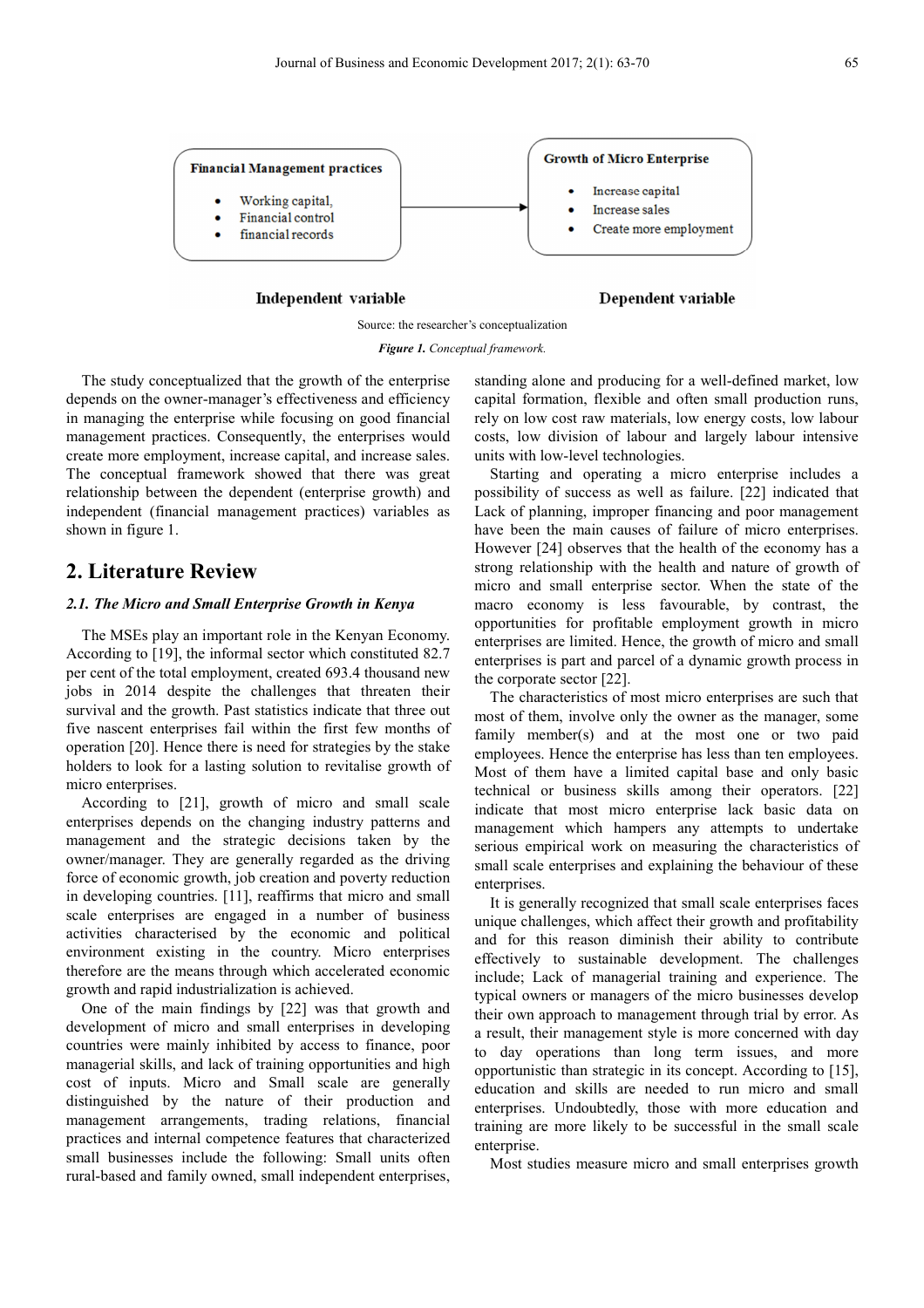by sales, employees, assets, profit, equity [25]. [17] argue that there is little agreement in the existing literature on how to measure growth of a business, However, [17] confirm that sales and employees growth is an acceptable measure of enterprise growth. This study measured growth on the improvement in sales and increase in the number of employees since most owner managers of micro-enterprises do not keep proper records. Despite the challenges on growth, the economic survey of 2015 indicates that the sector contributes up to 18.4% of country gross Domestic product. This is however far from the expectations on the growth of micro enterprises for Kenya in realisation of vision 2030.

#### *2.2. Financial Management Practices on the Growth of Micro and Small Enterprises*

Although, lack of financial resources is the biggest hurdle in constituting a new firm and running it from inception and throughout its life cycles [26]; [27], good financial management practices are most important [28]. Financial management is that managerial activity which is concerned with the planning and controlling of the enterprise's financial resources. Since most owner/manager of micro and small businesses lack the financial management skill, they operate on the routine finance functions (RFF) which does not require a great managerial ability since it is clerical in nature and are incidental to the effective handling of the managerial finance functions [29]. This section covers working capital, financial record keeping, and financial control as financial practice variables.

#### *2.2.1. Working Capital*

Working capital (WC) is a part of an enterprise's current assets. Depending on the source, working capital can be defined in different ways. Working capital is defined as a company's total investment in current assets or assets that a company expects to be converted into cash within a year or less [30]. For the purpose of this study, WC is defined as the amount of funds necessary to cover the cost of operating micro-enterprises enterprises, normally recurring in nature and can be easily converted into cash within a period of one year. WC therefore is part of the capital which is needed in every micro enterprise for meeting day to day requirement of the business concern [31]. For example, payment to creditors, salary paid to workers, purchase of raw materials etc. Working capital, being one of the most important parts of financial management, [44] indicates that its objectives therefore should be consistent.

According to [32], the first problem for an MSE is to ensure the availability of the appropriate amount and type of funds. The next step is to optimize the use of those financial resources by effectively planning and control. [44] allude to the fact that small business is likely to be confronted by a variety of financial problems as it advances through its life cycle; especially in the early stages due to lack of track record which can hinder the required capitalization, and lead to undercapitalized business. MSEs therefore need working capital to bridge the gap between when they have to pay their

suppliers and their overhead costs when they are due to stimulate growth of the enterprises.

#### *2.2.2. Financial Records*

In every enterprise, financial records are important tools that facilitate growth. Financial management for the ownermanager and, indeed, for the most modest of small businesses, starts with the management of cash flow. Cash flow is critical to survival, representing the livelihood which enables all the activities of a firm to be undertaken. It is easy for the delicate cash resources of a small business to become locked up in unproductive areas, such as debtors, work in progress and finished stocks. Any areas where funds can become locked-up require effective management by keeping good financial records to minimize the extent of lock-up [32].

Owner/manager of the micro enterprise, need to consider a good financial record keeping at all times with minimal cost in controlling loss of funds Studies have shown that managerial skills in form of operational managerial requirements like production, sales, and finance are the most important constraints faced by small business [33]. Hence every enterprise requires proper financial records to propel growth.

#### *2.2.3. Financial Control*

Financial control is a comparison between the real amounts of money spent in enterprises and the budgeted amounts. The controls in place to uphold expenditure management are very important, and can be used as a basis for determining the process of budgetary control on the route to accomplishing a desired goal, which can be linked to a certain outcome [32]. Control is a process of monitoring and evaluating to ensure that resources are obtained and utilized economically, efficiently and effectively, the latter implying a strong commitment by entrepreneurs to ensure not only that output is achieved, but integrated outcomes as well effectiveness [34]. [35] defines control as a set of mechanisms designed in order to motivate individuals to attain desired objectives.

Fast-growing micro enterprises have particular problems in controlling their finances. Growth brings frequent change to the internal structures and external environment of a micro enterprise. It is often difficult to ensure that financial control systems keep pace with the changing circumstances especially debtors. According to [36], debtors can hurt micro enterprise in two major ways. First, they absorb cash and effectively increase the funding requirement. Second, the longer a debt is unpaid, the greater the risk of a bad debt. This impacts on the enterprise and can be disastrous, even causing the failure of the business. Financial management is therefore about balance, and the optimization of resources for the growth of a micro and small enterprise.

## **3. Research Methodology**

#### *3.1. Research Design*

The study adopted a cross-sectional survey. In a cross-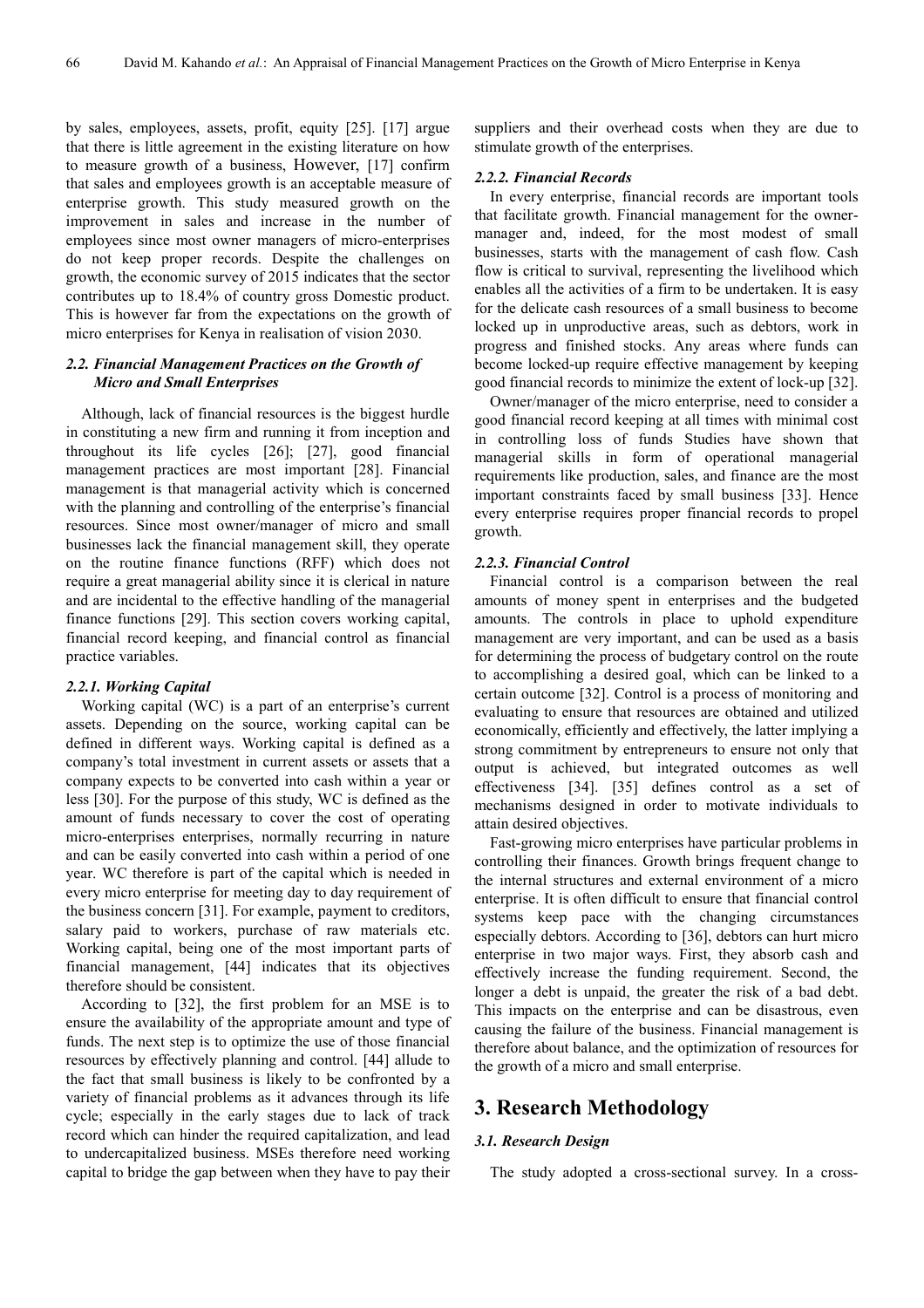sectional survey, data is collected at one point in time from a sample to depict a population [38]. This supported by [37] who argued that cross-sectional survey is useful to identifying the characteristics of an observed phenomenon or exploring possible correlations among two or more phenomena. Thus using the survey design, statistical tools we can be used to test the relationship between the study's independent variables and growth of *jua kali* enterprises [39]. This research will be survey designs that will provide a quantitative or numeric description of trends, attitudes, or opinion of a population by studying the sample of the population. The study adopted the descriptive research design to assess the efficiency and effectiveness of Jua *Kali* enterprises operations on the growth in regards to financial management practices

#### *3.2. The Target Population*

The term target population refers to the group of individuals, objects or items that have at least one thing in common from which samples are taken for measurement [39]; [41]. According to [42], a population is the entire set of individuals of interest to the researcher. The target population of this study comprised 150 owner managers whose population was distributed between six business areas namely; the motor vehicle repair services, metal fabrications, motor vehicle panel beating and painting, carpentry and joinery, Dressmaking and tailoring, and motor spare shops.

#### *3.3. Sample Size and Sampling Technique*

The study adopted the probability sampling which is commonly associated with survey-based research [40]. The sample size of 50 respondents was obtained from a target population of 150 using the coefficient of variation of 30% which is appropriate for a survey research. A similar method was applied by [46] in their studies. To determine the sample size from each of the six business areas, Stratified random sampling was used as the most appropriate technique since the population comprised heterogeneous group. To ensure that the sample accurately reflected the six sub-populations according to their trade areas (strata) stratified sampling formula,  $i = n (N/P)$ , [43] was used to calculate sample from each stratum. A proportionate sample size of 50 respondents from the six strata was thus obtained.

#### *3.4. Data Collection Instruments and Procedure*

The study employed quantitative research method to collect primary data through a structured questionnaire and secondary data accessed from the findings stated in published documents and literatures related to research problem. Both the primary and secondary data was used in the study. The primary data was collected from owner/managers in their enterprises by the researcher using structured questionnaires. The secondary research data were used to confirmed survey results through statistical reports and research findings from other researchers.

#### *3.5. Data Analysis and Presentation*

The data was analysed using descriptive and inferential statistics with the help of the Statistical Package for Social Sciences (SPSS) software which offers extensive data handling capabilities and numerous statistical details as accented by [45]. Descriptive statistics involved use of percentages, means and measures of dispersion which simplified the interpretation of data. Inferential statistics involved use of correlation and regression analysis. Pearson correlation coefficient was used to show how financial management practices (independent variable), relates with the growth of the enterprise (dependent variable). Further linear regression analysis was employed to determine the degree of relationship between the two variables. The general Regression model equation was used to describe how the mean of the dependent variable changes with changing conditions in the form,  $Y = \beta_0 + \beta_1 X_1 \dots + \varepsilon$ .

# **4. Discussions and Findings**

The study found that 82 percent of the capital was sourced internally; respondents' Personal savings 48 percent, family 30 percent and friends' 4 percent. Only 18 percent sourced externally from financial institutions. [44] agree with the findings that potential source of capital may be from personal savings, extended family networks, community savings and credit systems. With good financial management practices, the capital would be enough to run an enterprise and realise growth.

On adequacy of start-up capital, that the respondents had diverse reaction, 48 percent feel that the start-up capital was not adequate while 44 percent indicated that funds to start and run the business were adequate without any leverage from the bank or any external sources. The two scenarios are attributed to the type of enterprises. Those who felt the capital is not adequate operate capital intensive businesses. For example, metal fabrication and spare shops. While panel beaters and motor vehicle repairs require only initial capital to buy the tools and some equipment. In this type of business, customers are requested to buy the spares by the mechanics and only charge for labour. This shows that capital was a hindrance to most owner managers of the *Jua Kali* enterprises to be able to manage growth. [44] supported the research finding by indicating that shortage of capital hinders development of micro enterprises. About 80 percent of owner managers of Jua *Kali* enterprises spent their surplus on domestic use, while the rest was spent on miscellaneous and very little if any on business improvement. This shows that the owner managers of the enterprises put more emphases in domestic chores which is detrimental to the growth the enterprises.

In regards to financial control, 76 percent of owner/ managers of *Jua Kali* enterprises were in charge of keeping and controlling their own enterprises, while only 14 percent employed the services of qualified accountant or a consultant. Surprisingly, the rest had no idea of business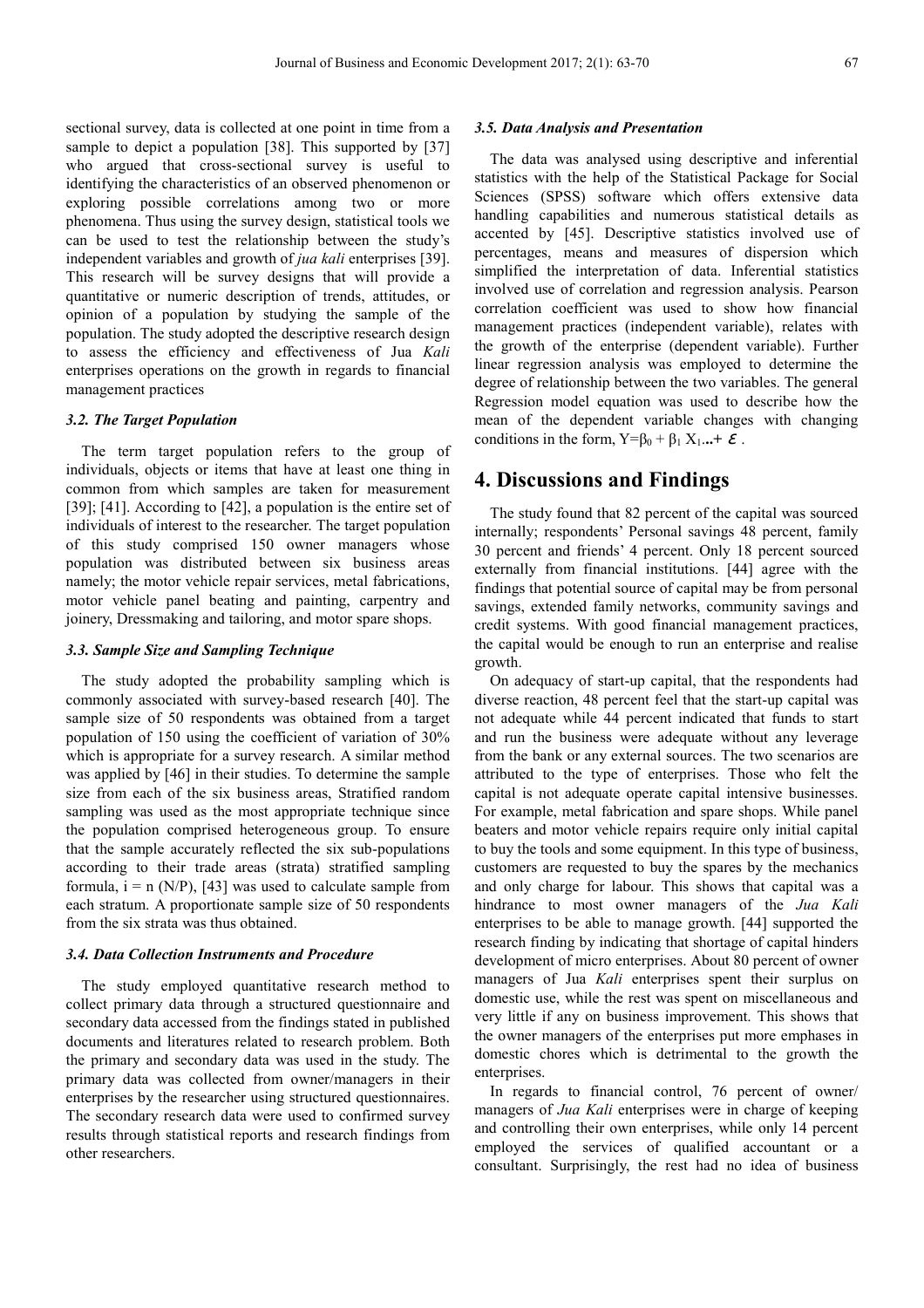records keeping. This can be inferred that most respondents operate and keep their business records while others depended on their memory as far as business records were concerned which is detrimental to the growth of any enterprise. [32] feel that if records are not kept it is easy for the cash resources of an enterprise to become locked up in unproductive areas, such as debtors, work in progress and finished stocks. To unlock, effective financial records and control is necessary.

#### *Correlation Analysis Between Financial Management and Enterprise Growth*

The result of the relationship between financial management practices and growth of the enterprise show that financial management practices had a strong positive significant relationship on the growth of *Jua Kali* with a Pearson correlations coefficient (r) of 0.629 at 95 percent significance level (p=0.001), table 1.

*Table 1. Correlation analysis between financial management and enterprise growth.* 

| <b>Variable</b>                                    | <b>Growth of Enterprises</b> |
|----------------------------------------------------|------------------------------|
| Financial management practices Pearson Correlation | 0.629                        |
| Sig. (2-tailed)                                    | 0.001                        |
|                                                    | 50                           |

This is an indication that a unit of the level of operation of financial management practices results to 62.9 percent changes in the enterprise's growth.

In order to show how the financial management practices affect the growth *of Jua Kali* enterprises regression Analysis was computed to test the strength of relationship between the two variables. The enterprise growth became the dependent variable and financial practices as the independent variables. Regression model equation was used to describe how the mean of the dependent variable changes with changing conditions in the form  $Y = \beta_0 + \beta_1 X_1 + \varepsilon$ .

Where:  $Y = Growth of *Jua Kali* enterprises;  $X_1 = Financial$$ management practices;

β= constant coefficient;  $β_1$  = Regression Coefficient;  $\mathcal{E}$  = standard error

The explanatory variables that were used in this study were; the enterprise growth (EG), dependent variable and financial practices (FP). Table 2 summarises the regression equation thus Y= $\beta$ 0 +  $\beta$ 1 X1+ +  $\varepsilon$ , explained as EG = 0.512  $+ 0.591$ FP+ $\epsilon$ .

*Table 2. Coefficients of independent variable.* 

|                                | <b>Un-standardized Coefficients</b> |                  | <b>Standardized Coefficients</b> |       |         |
|--------------------------------|-------------------------------------|------------------|----------------------------------|-------|---------|
| <b>Model</b>                   |                                     | <b>Std Error</b> | Beta                             |       | p-value |
| (Constant)                     | 0.512                               | 0.445            |                                  | .321  | 0.019   |
| Financial management practices | 0.591                               | 0.152            | 0.629                            | 2.181 | 0.001   |

The result indicate that there is a strong correlation between the financial management practices and the growth of *Jua Kali* enterprises (R=0.746, p=0.001) which is significant at 5 percent. The adjusted R Square=0.557 value tells us that the model accounts for 55.7 percent of variance in the growth of *Jua Kali* enterprises. The predictor as indicated by the study variable influences the growth by 55.7 percent (p-values <0.05), as shown in table 3.

*Table 3. Results of regression between variables.* 

| Model |      | <b>R</b> Square | <b>Adjusted R Square</b> | <b>Std. Error of the Estimate</b> | <b>Change Statistics</b> |         |     |     |               |
|-------|------|-----------------|--------------------------|-----------------------------------|--------------------------|---------|-----|-----|---------------|
|       |      |                 |                          |                                   | R Square Change F Change |         | df1 | df2 | Sig. F Change |
|       | .746 |                 |                          | 43829                             |                          | 109.110 |     |     | .001          |

This implies that financial management practices have a strong influence on the growth of *Jua Kali* enterprises.

# **5. Conclusions and Recommendations**

The objective of the study was to assess the financial management practices on the growth of *Jua Kali* enterprises in Kenya. Studies have been conducted highlighting the constraints which affect the growth of micro-enterprises with a view to bringing to light the solutions but with no in-depth [17]. Based on The result of the study, it was possible to conclude that financial management practices had a strong positive significant relationship between the growths of *Jua Kali* enterprises. A similar finding by [44], confirmed that financial management practices affected micro and small enterprises growth. Therefore, enterprises should embrace

proper financial management practices to enable them start and retain a working capital by keeping proper financial records and control of stock which eventually spur growth.

Though there was a positive significant relationship between financial management practices and a measure of enterprise growth, most of the owner/ managers of the enterprises have challenges in financial management skills especially in control, record keeping and business management skills in general which are detrimental to the growth of *Jua Kali* enterprises. Based on this study, the following recommendations were made In order to improve on *Jua Kali* enterprises management skills; first, the government conduct a training need assessment to identify the specific area of deficiency for training, and secondly, develop sandwich management training programmes through the relevant organs which are relevant to the owner/manager of enterprises.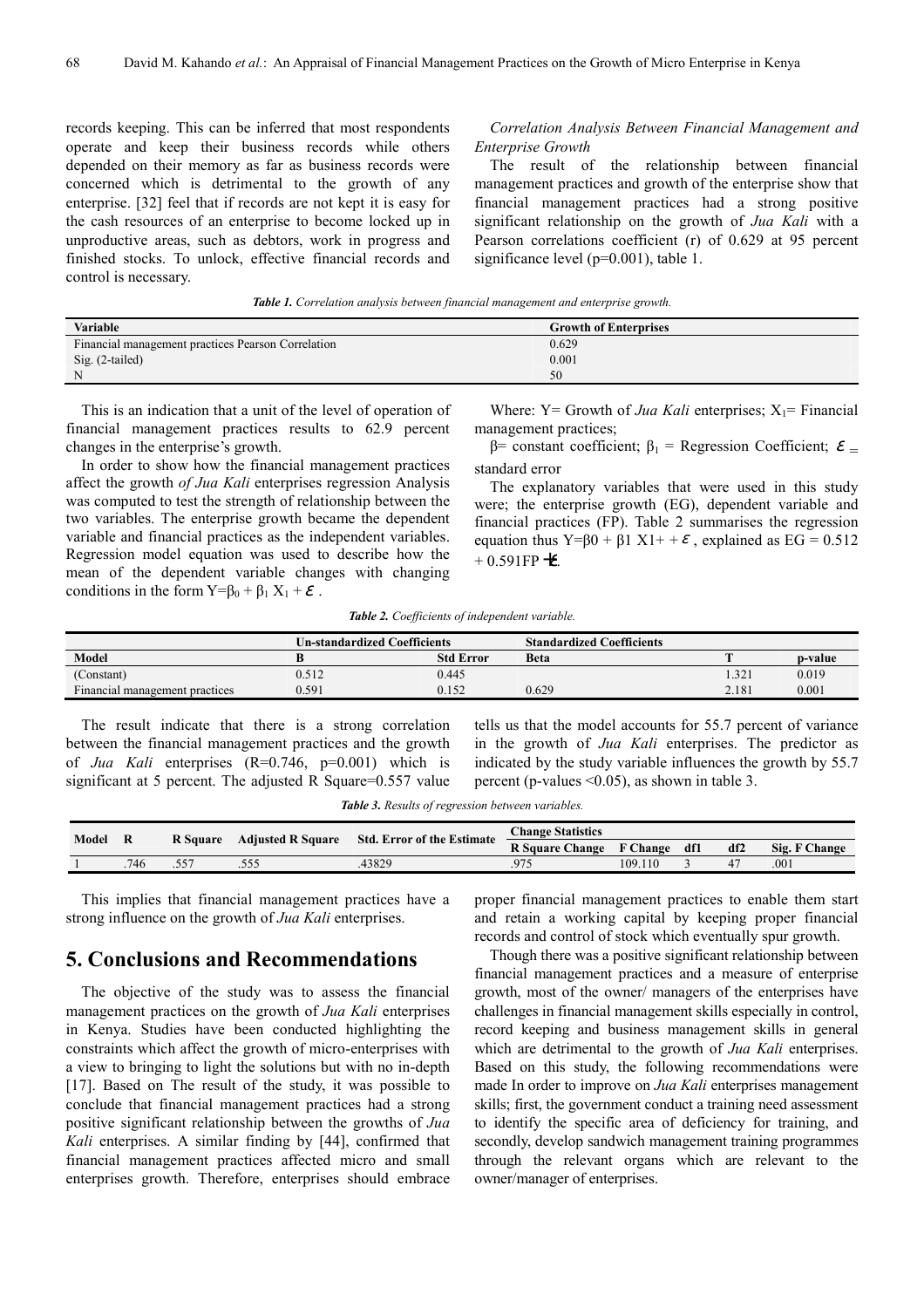# **References**

- [1] U. S. Muogbo, "The impact of strategic human resource management on small and medium sized enterprises (A study of some selected paint manufacturing firms in Anambra State Nigeria).," Global Journal of Management and Business Studies, vol. 3(3), pp. 323-340., 2013.
- [2] A. S. A. a. S. D. Turyahebwa, "Financial management practices and business performance of small and medium enterprises in western Uganda.," African journal of business management, vol. 7 (38). p. 3875., 2013.
- [3] S. Abduli, "Effective human resource management in small and medium size enterprises in the republic of Macedonia. International Journal of Academic Research in Economics and Management Sciences," vol. 2, no. 2, pp. 169-183., 2013.
- [4] Y. A. Dauda and W. A. Akingbade, "Employee's Market orientation and business performance in Nigeria: Analysis of small business enterprises in Lagos state.," International Journal of marketing studies, vol. 2, no. 2, p. 134, 2010.
- [5] L. Garay and X. Font, "Doing good to do well? Corporate social responsibility reasons, practices and impacts in small and medium accommodation enterprises," International Journal of Hospitality Management, vol. 31, no. 2, pp. 329- 337, 2012.
- [6] A. Mulei and C. Bokea, "Micro and small-scale enterprises in Kenya. Agenda For Improving the policy environment," 1999.
- [7] E. Ronge, L. Ndirangu and H. Nyangito, "Review of Government Policies for the Promotion of Micro and Small scale Enterprises., (20).," Kenya Institute for Public Policy Research and Analysis, KIPPRA Discussion Paper, 2002.
- [8] T. Abanis, A. Sunday, A. Burani and B. Eliabu, "Financial management practices in small and medium enterprises in selected districts in western Uganda. Research Journal of Finance and Accounting, 4  $(2)$ , vol. 4, no. 2, pp. 29-42., 2013.
- [9] J. N. Maundu, "Towards meeting local training requirements of Jua Kali artisans in Kenya: Some lessons of experience.," 1997.
- [10] National Baseline Survey, "National Micro and Small Enterprise Baseline Survey.," 1999.
- [11] L. W. Kibera, "The role of small scale enterprises in socioeconomic development and poverty alleviation in Kenya: a gender perspective.," in In 7th Annual International Management Conference, 2000, December.
- [12] P. J. Robson, H. M. Haugh and B. A. Obeng, "Entrepreneurship and innovation in Ghana: enterprising Africa. Small Business Economics, 32 (3),.," vol. 32, no. 2, pp. 331-350, 2009.
- [13] T. Abanis, A. Sunday, A. Burani and B. Eliabu, "Financial management practices in small and medium enterprises in selected districts in western Uganda," Research Journal of Finance and Accounting, vol. 4, no. 2, pp. 29-42, 2013.
- [14] C. O. Longenecker and L. S. Fink, "How top-level managers develop: a field study. Development and Learning in Organizations," An International Journal, vol. 20, no. 5, pp. 18-20, 2006.
- [15] K. King and S. McGrath, Globalisation, enterprise and knowledge: Education, training and development in Africa.., Symposium Books Ltd, 2002.
- [16] P. B. Kibas, "Entrepreneurship: Key to Kenya's Development," A journal of the Management University of Africa, 2012.
- [17] J. Wiklund, H. Patzelt and D. Shepherd, "Building an integrative model of small business growth," Small Business Economics, vol. 32, no. 4, pp. 351-374, 2009.
- [18] N. F. Krueger, M. D. Reilly and A. L. Carsrud, "Competing models of entrepreneurial intentions," Journal of business venturing, vol. 15, no. 5, pp. 411-432, 2000.
- [19] K. N. B. o. S. KNBS, "The Economic Survey 2015," Kenya National Bureau of Statistics, Nairobi, 2015.
- [20] Economic Survey, "The Economic Survey 2006," KNBS, Nairobi, 2006.
- [21] M. L. Harris and S. G. Gibson, "Determining the common problems of early growth of small business in Eatern North California.," Sam Advanced Management Journal,, vol. 71, no. 2, pp. 39-45, 2006.
- [22] P. Cook and F. Nixson, Finance and small and medium-sized enterprise development., Manchester: Institute for Development Policy and Management, University of Manchester, 2000.
- [23] H. Jay and R. Barry, Production and Operations Management, 7th ed., George Washington University. Pearson Custom Publishing. Prentice Hall., 2004.
- [24] A. R. Anderson, S. D. Dodd and S. Jack, "Network practices and entrepreneurial growth," Scandinavian Journal of Management, vol. 26, no. 2, pp. 121-133, 2010.
- [25] N. H. Bowditch, The Last Emerging Market: From Asian Tigers to African Lions?: the Ghana, Praeger, 1999.
- [26] R. Pretorius and G. Shaw, "Busness plan in bank-decision making when financing new ventures in South Africa," 2004.
- [27] R. Atieno, "Institutional Arrangements and the Performance of Micro and Small-Scale Clothing Enterprises in Kenya," in CSAE conference, Nairobi, 2009.
- [28] O. Fatoki and F. Asah, "The impact of firm and entrepreneurial characteristics on access to debt finance by SMEs in King Williams' town, South Africa," International Journal of Business and Management, vol. 6, no. 8, p. 170, 2011.
- [29] B. D. Jones, F. R. Baumgartner and J. L. True, "Policy punctuations: US budget authority, 1947–1995.," The Journal of Politics, vol. 60, no. 01, pp. 1-33, 1998.
- [30] A. J. Keown, J. W. Petty, J. Martin and D. F. Scott, "Financial management: Principles and applications.," 2005.
- [31] M. Jingmeng, "A Study on Working Capital Management System based on Performance," International Journal of Innovation, Management and Technology, vol. 4, no. 1, 2013.
- [32] D. Stokes and N. Wilson, Small Business Management and Entrepreneurship, Cengage Learning EMEA, 2006.
- [33] B. Garikai, "Exportation Challenges by Small and Medium Enterprises and Possible Exportation Strategies," 2011. [Online]. Available: http://www.articlebase.com/business-4056101.html.